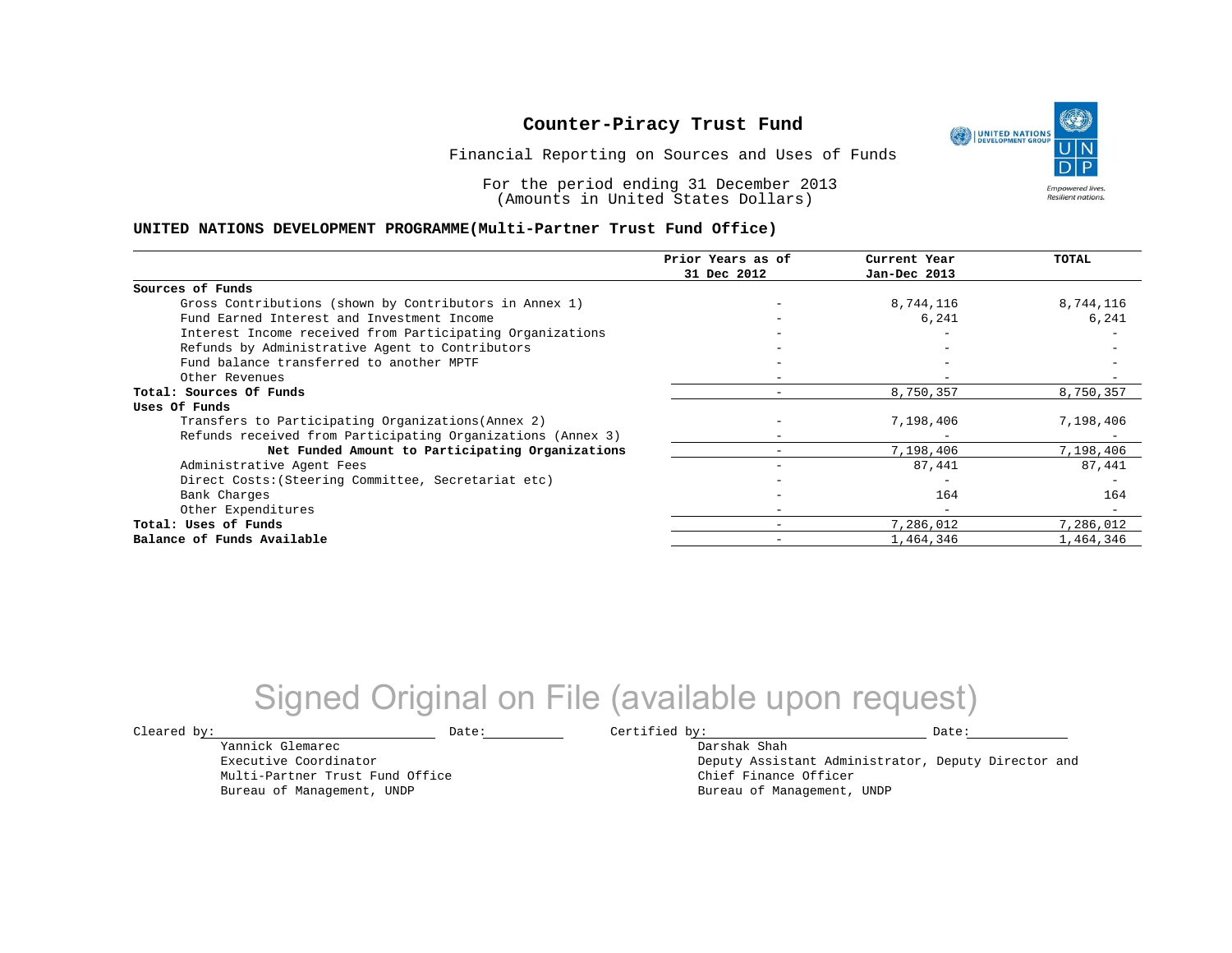

Financial Reporting on Sources and Uses of Funds

For the period ending 31 December 2013 (Amounts in United States Dollars)

#### **UNITED NATIONS DEVELOPMENT PROGRAMME(Multi-Partner Trust Fund Office)**

#### **Annex - 1: Gross Contributions**

|                                      | Prior Years as of | Current Year | <b>TOTAL</b> |
|--------------------------------------|-------------------|--------------|--------------|
|                                      | 31 Dec 2012       | Jan-Dec 2013 |              |
| Contributors                         |                   |              |              |
| DP World                             |                   | 99,964       | 99,964       |
| GOVERNMENT OF BELGIUM                |                   | 63,625       | 63,625       |
| GOVERNMENT OF FRANCE                 |                   | 584,860      | 584,860      |
| GOVERNMENT OF GERMANY                |                   | 2,000,000    | 2,000,000    |
| GOVERNMENT OF<br>ITALY               |                   | 836,372      | 836,372      |
| GOVERNMENT OF KUWAIT                 |                   | 445,376      | 445,376      |
| GOVERNMENT OF NETHERLANDS            |                   | 1,341,500    | 1,341,500    |
| GOVERNMENT OF NORWAY                 |                   | 628,160      | 628,160      |
| GOVERNMENT OF OATAR                  |                   | 244,538      | 244,538      |
| GOVERNMENT OF REPUBLIC OF KORE       |                   | 444,538      | 444,538      |
| GOVERNMENT OF<br>SAUDI ARABIA        |                   | 300,000      | 300,000      |
| GOVERNMENT OF<br>SPAIN               |                   | 175,635      | 175,635      |
| GOVERNMENT<br>TURKEY<br>OF           |                   | 122,269      | 122,269      |
| GOVERNMENT<br>UNITED ARAB EMIR<br>OF |                   | 445,376      | 445,376      |
| GOVERNMENT<br>UNITED KINGDOM<br>OF   |                   | 513,858      | 513,858      |
| GOVERNMENT OF UNITED STATES OF       |                   | 498,046      | 498,046      |
| Total: Contributions                 |                   | 8,744,116    | 8,744,116    |

Signed Original on File (available upon request)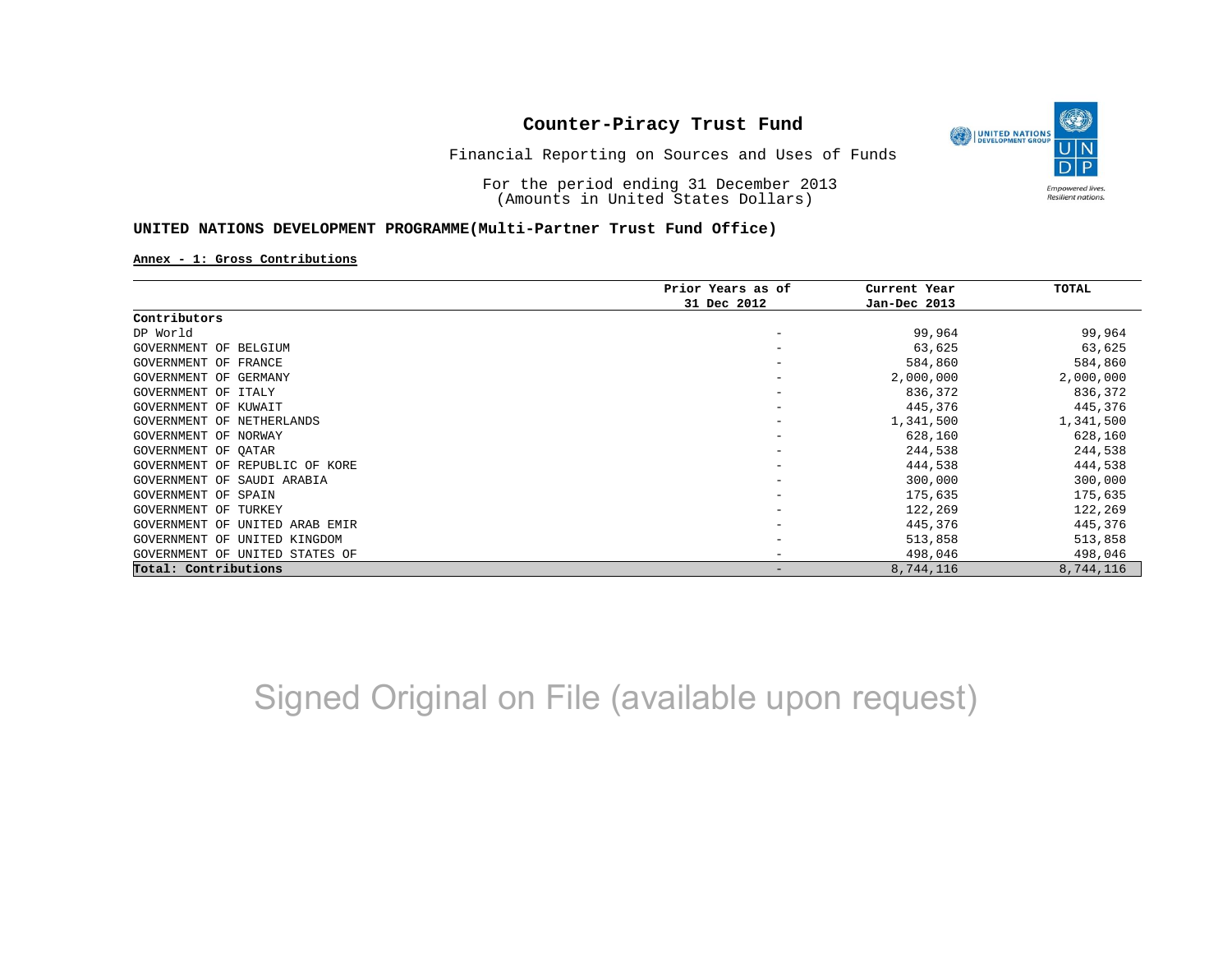

Financial Reporting on Sources and Uses of Funds

For the period ending 31 December 2013 (Amounts in United States Dollars)

#### **UNITED NATIONS DEVELOPMENT PROGRAMME(Multi-Partner Trust Fund Office)**

#### **Annex - 2: Transfers to Participating Organizations**

|                                                | Prior Years as of            | Current Year | TOTAL     |
|------------------------------------------------|------------------------------|--------------|-----------|
|                                                | 31 Dec 2012                  | Jan-Dec 2013 |           |
| FAO                                            | $\qquad \qquad \blacksquare$ | 400,000      | 400,000   |
| IMO                                            | $\qquad \qquad -$            | 150,000      | 150,000   |
| UNDP                                           | $-$                          | 2,165,880    | 2,165,880 |
| UNODC                                          |                              | 4,482,526    | 4,482,526 |
| Total Transfers to Participating Organizations | -                            | 7,198,406    | 7,198,406 |

# Signed Original on File (available upon request)